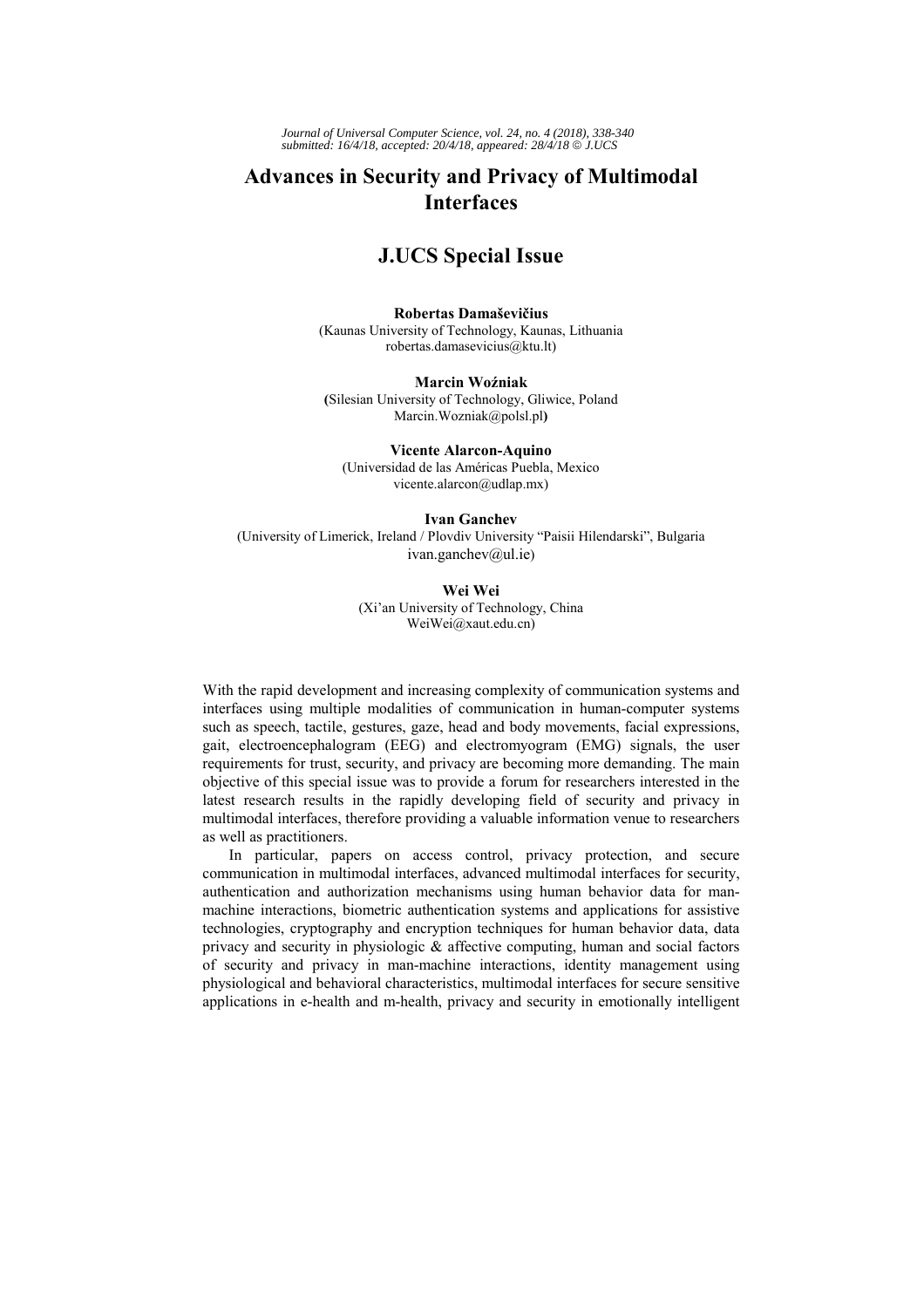dialog systems, security of natural user interfaces, security, privacy, and trustworthiness in Assisted Living / Enhanced Living environments, security, reliability, and performance in biometrics systems, trust management for multimodal interfaces, voice biometrics for user authentication were invited.

Combining cryptography and biometrics in a secure way can ensure privacy protection and secure communication as demonstrated by Alawi A. Al-Saggaf in "Secure Method for Combining Cryptography with Iris Biometrics".

Multimodal interfaces often use computer vision techniques to track body and limbs, hand gestures and detect face expressions from image processing algorithms, which ensure high level of security and privacy such as "The Bag-of-Words Method With Different Types of Image Features and Dictionary Analysis" described by Marcin Gabryel.

As many of IT services are moving to cloud, cloud biometric authentication can be applied to increase security and reliability as suggested in "Cloud Biometric Authentication: An Integrated Reliability and Security Method Using the Reinforcement Learning Algorithm and Queue Theory" by A. M. N. Balla Husamelddin, Guang Sheng Chen and Weipeng Jing.

In multimodal heterogeneous environments, hybrid access control models can be used as, for example, in "A New Hybrid Access Control Model for Security Policies in Multimodal Applications Environments" by Hasiba Ben Attia, Laid Kahloul and Saber Benharzallah.

Another behavioral authentication system, working on sparse geographical data generated by mobile devices, is described in "Large Scale Mobility-based Behavioral Biometrics on the Example of the Trajectory-based Model for Anomaly Detection" by Piotr Kałużny and Agata Filipowska.

Audio processing domain is another venue of multimodal interface system which face the privacy and security challenges. Audio records can be used for identity verification as described in "How to Extract Interesting Information for Identity Verification Process from Spectrograms?" by Kamil Książek, Karolina Kęsik and Zbigniew Marszałek.

Identity verification can be performed both on voice sample and on iris images as shown in "Model of Identity Verification Support System Based on Voice and Image Samples" by Dawid Połap.

Developing a path finding system for visually impaired people in the context of assisted living environment is described in "Real Time Path Finding for Assisted Living Using Deep Learning" by Ugnius Malūkas, Rytis Maskeliūnas, Robertas Damaševičius and Marcin Woźniak.

As modern multimodal interfaces often include multi-party communication and exchange of data between parties, applications that use encryption of information require special algorithms of sorting data in order to preserve the secrecy of the information, which is analyzed in "Parallel Fast Sort Algorithm for Secure Multiparty Computation" by Zbigniew Marszałek.

On a hardware level, multimodal systems usually run on embedded systems, which are subjected to various adversaries including software attacks, physical attacks, and side channel attacks. Most of these malicious attacks can lead to the invalid execution of programs, and launch of destructive actions or reveal critical